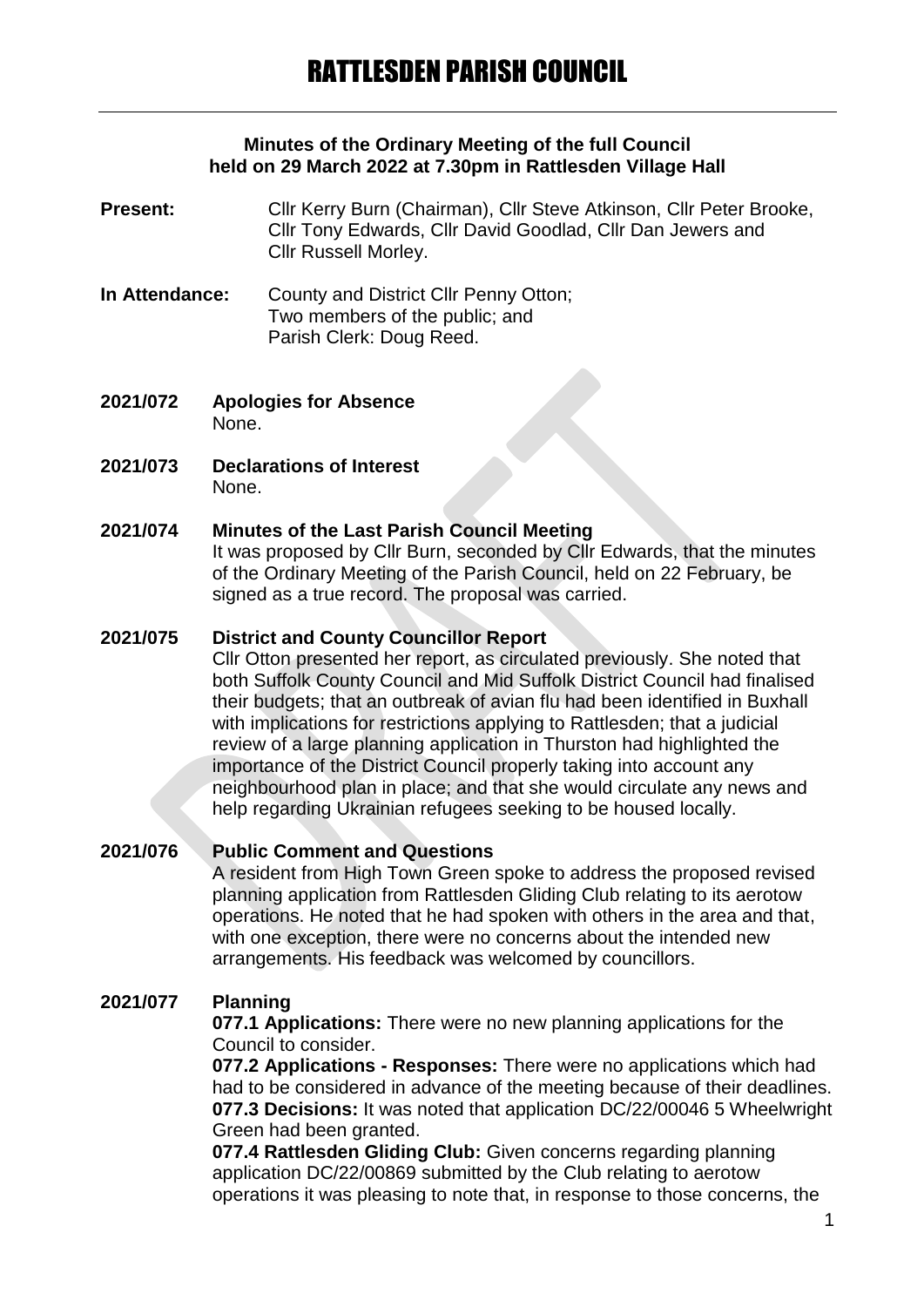Club had withdrawn the application. The Council acknowledged and welcomed both the further engagement by the Club and early sight of the proposed revised application. Taking into account the feedback and assuming no further amendments to the final version of the application to be submitted, the Council now agreed that it had no objections.

# **2021/078 Finance**

**078.1 Financial Report:** The report to 28 February was received. It was noted that the TSB current account stood at £6,475.10 and the deposit account at £48,829.37 further to which it was proposed by Cllr Burn, seconded by Cllr Morley, that the reconciliation be approved and duly signed. The proposal was carried.

**078.2 Payments and Income:** It was proposed by Cllr Morley, seconded by Cllr Burn, that the schedule of payments be approved. The proposal was carried. The schedule comprised not only recent payments and income, but also transactions both pre-authorised by councillors and authorised by councillors since the Council last met, as follows:

- Clerk: salary (March) £487.70;
- HMRC: PAYE (March) £122.00;
- Village Warden: salary (March) £280.00;
- Information Commissioner: data protection registration renewal £40.00;
- ◆ Suffolk Cloud: website hosting £120.00;
- Mr Henry Streatfeild: Cemetery tree work £180.00;
- Robert Acton Product Developments: Village Warden equipment £105.00 + £21.00 VAT;
- Cllr Tony Edwards: reimbursement of cost of Village Warden equipment - £145.12;
- ◆ PP Garden Services: 447th Bomb Group Memorial grass-cutting  $(March) - £40.00 + £8.00$  VAT (Section 137 expenditure);
- Gedding Mill Limited: two-seater bench £633.33 + £126.67 VAT (Community Infrastructure Levy funding);
- The Felsham Gardeners: Cemetery and village maintenance (March) £282.00; and
- Clerk: administrative expenses £14.98.

Income received was duly noted as follows:

- TSB: business (deposit) account interest (March) £11.23;
- Mid Suffolk District Council: cleansing grant (January-March) £231.66;
- HL Perfitt (Stonemasons): Cemetery fees £75.00; and
- Mid Suffolk District Council: recycling grant (August-February) £326.40.

**078.3 Jubilee Wood:** It was resolved that the purchase of a slatted seat for Jubilee Wood from Gedding Mill Limited in the sum of £760.00 (including VAT) plus installation estimated at c£350.00 be confirmed. Also for the Wood, it was proposed that two plaques commemorating the Queen's Green Canopy as part of her Platinum Jubilee be purchased from the Royal British Legion at a cost of £154.99 each (including VAT). The proposal was carried.